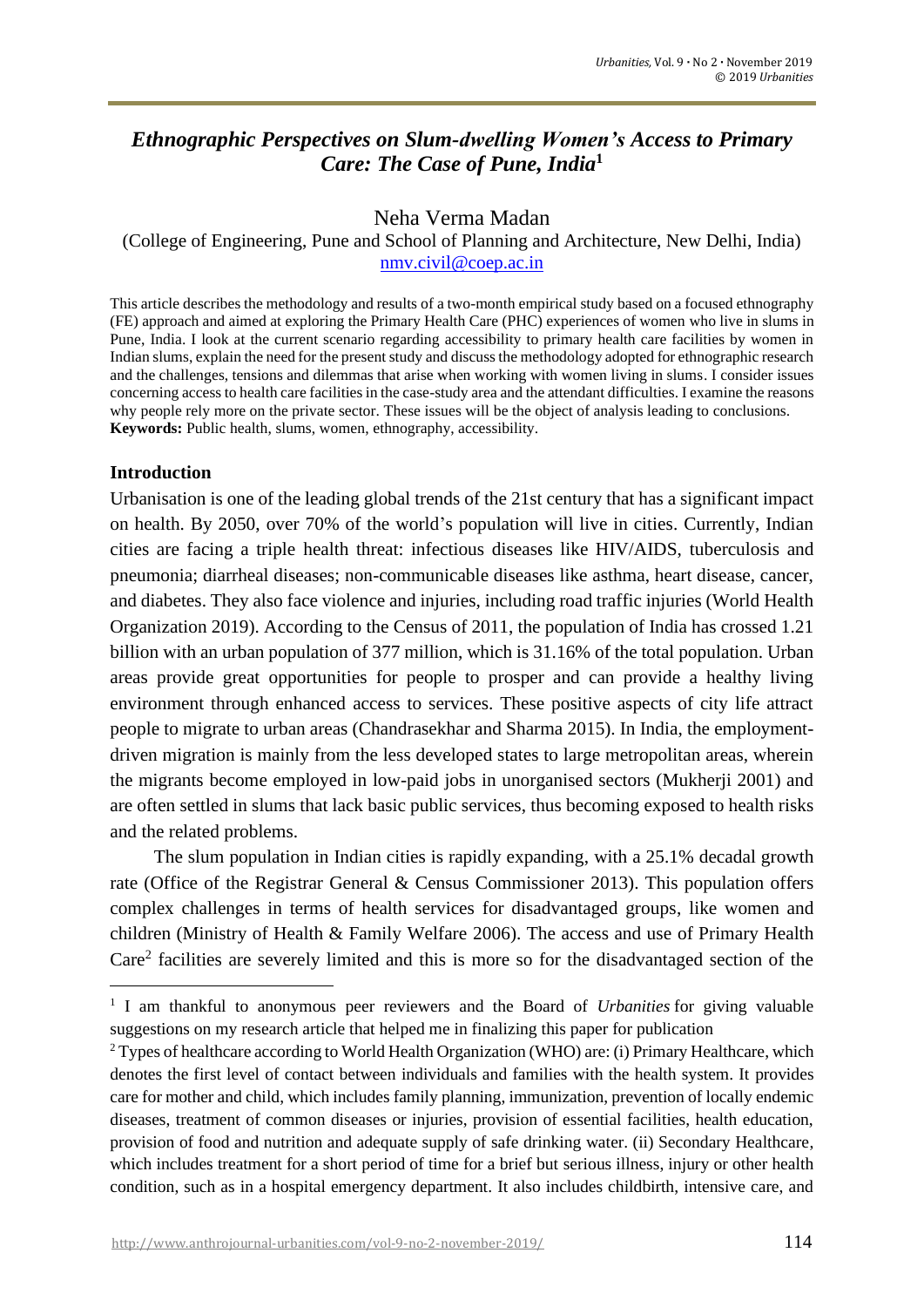population in urban areas. Barriers are identified at both provider and beneficiary levels. Many approaches such as free or subsidised medical care, patient health card, and incentive schemes have been tried to prevent diseases and promote health among urban poor. However, the goal of 'Health for All' remains unachieved in developing countries like India. In many urban areas, the primary health care facilities are not available and some that are remain underutilised, while there is overcrowding in secondary and tertiary care services. The situation remains nevertheless complex because, with no referral and screening system, most of the equipment and machinery in secondary and tertiary care centres is underutilised. Furthermore, while the local government (municipalities) must provide both preventive and curative services to the urban population, the existing infrastructure is inadequate to cater to the growing urban population.

Public health care provisioning for women and children in urban slums is mostly unstructured, fragile and with an almost non-existent outreach (Madhiwalla 2007). The use of health service facilities is compromised due to limited capacity for decision making, negligent and delayed care-seeking, issues of access and (Hazarika 2010) affordability and the large number of unorganised private providers. This is compounded by socio-behavioural, spatial and economic inequities that define the context of disempowerment and constraint for this population. The National Urban Health Mission (NUHM) launched in 2013 advises on improving the health of the urban slum populations through a need-based city-specific urban health care system that includes a refurbished primary care system, targeted outreach, equitable access and involvement of the community and Urban Local Bodies (ULBs) (Ministry of Health & Family Welfare 2013). The lack of formative information and disaggregated data impedes efficient urban health policy-making and programming (Save the Children 2016).

#### **Women Health in Urban India**

Among the urban population, the maternity services also show a disparity between the urban poor and the rest of the urban population. The proportion of urban poor women receiving full antenatal care is very low compared to other urban women. Although urban India has a relatively very sound and strong healthcare infrastructure both in the public and private sectors, there is a marked disparity between rich and poor in terms of availability of the service and use of the resources.

According to the Sample Registration System (SRS), 3 in 2014-16 the Maternal Mortality Rate (MMR) was 130/100,000 live birth, while in developed countries such as Australia and Canada the MMR is less than 10/100,000 live births. Figure 1 shows that in India 44.4% of urban poor women have access to institutional deliveries against 78.5% of non-poor women. The use of healthcare services is minimal among urban poor women as compared to urban non-

medical imaging services. (iii) Tertiary Healthcare; this refers to a third level of health system, in which specialized consultative care is provided usually on referral from primary and secondary medical care. The main provider of tertiary care is the National Health system, which consists of Regional Hospitals and National Hospitals.

<sup>3</sup> Data released by the office of Registrar General of India.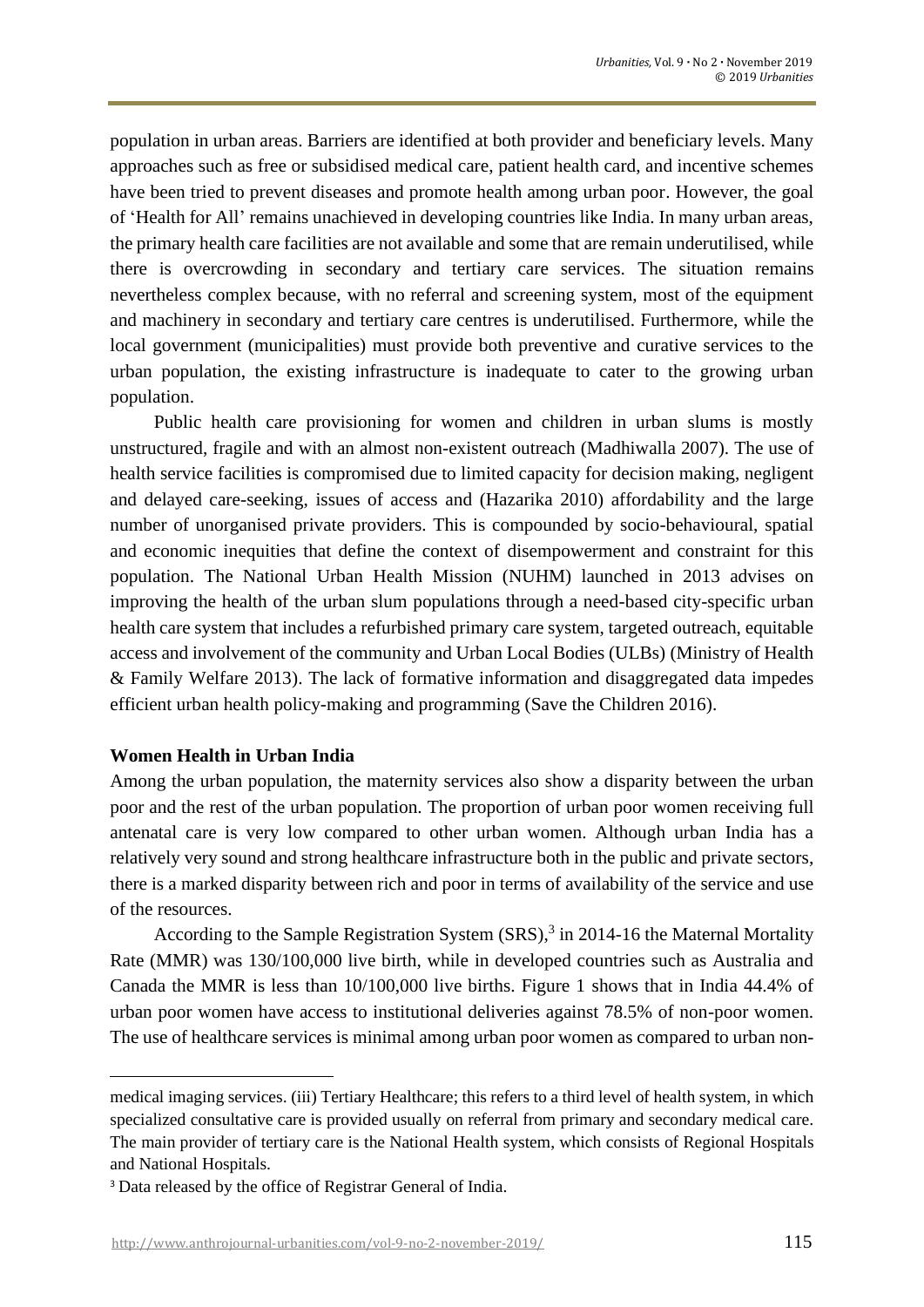poor women. The primary health facilities have not increased in proportion to the growth of the urban poor population. Figure 2 shows that only 54.3% of urban poor mothers undergo a minimum of 3 antenatal care check-ups during pregnancy, while this percentage rises to 83.1% among urban non-poor women and drops to 43.7% among rural mothers. According to the National Family Health Survey (NFHS), $4$  among urban poor families 3.56 % are home deliveries, against 21.5% among non-poor families.



Figure 1. Birth in public health facilities in urban and rural areas- 2005-06 (NFHS 3 Data)



Figure 2. Mothers who had at least 3 antenatal visits- 2005-06 (NFHS 3 Data).

## **Issues of Accessibility to Health Care Services for Women**

Access includes affordability and availability as well as quality. Affordability and availability imply that irrespective of economic status or geographical location every individual should be able to afford effective healthcare services. In terms of quality, the more government spends on improving healthcare infrastructure, training the healthcare providers, getting the latest technology and expanding the network of hospitals and dispensaries and primary health centres the better the quality of the healthcare services people will receive. The on-the-ground situation

<sup>4</sup> The NFHS is a large-scale, multi-round survey conducted in a representative sample of households throughout India. The survey provides state and national information for India on fertility, infant and child mortality, the practice of family planning, maternal and child health, reproductive health, nutrition, anaemia, utilization and quality of health and family planning services.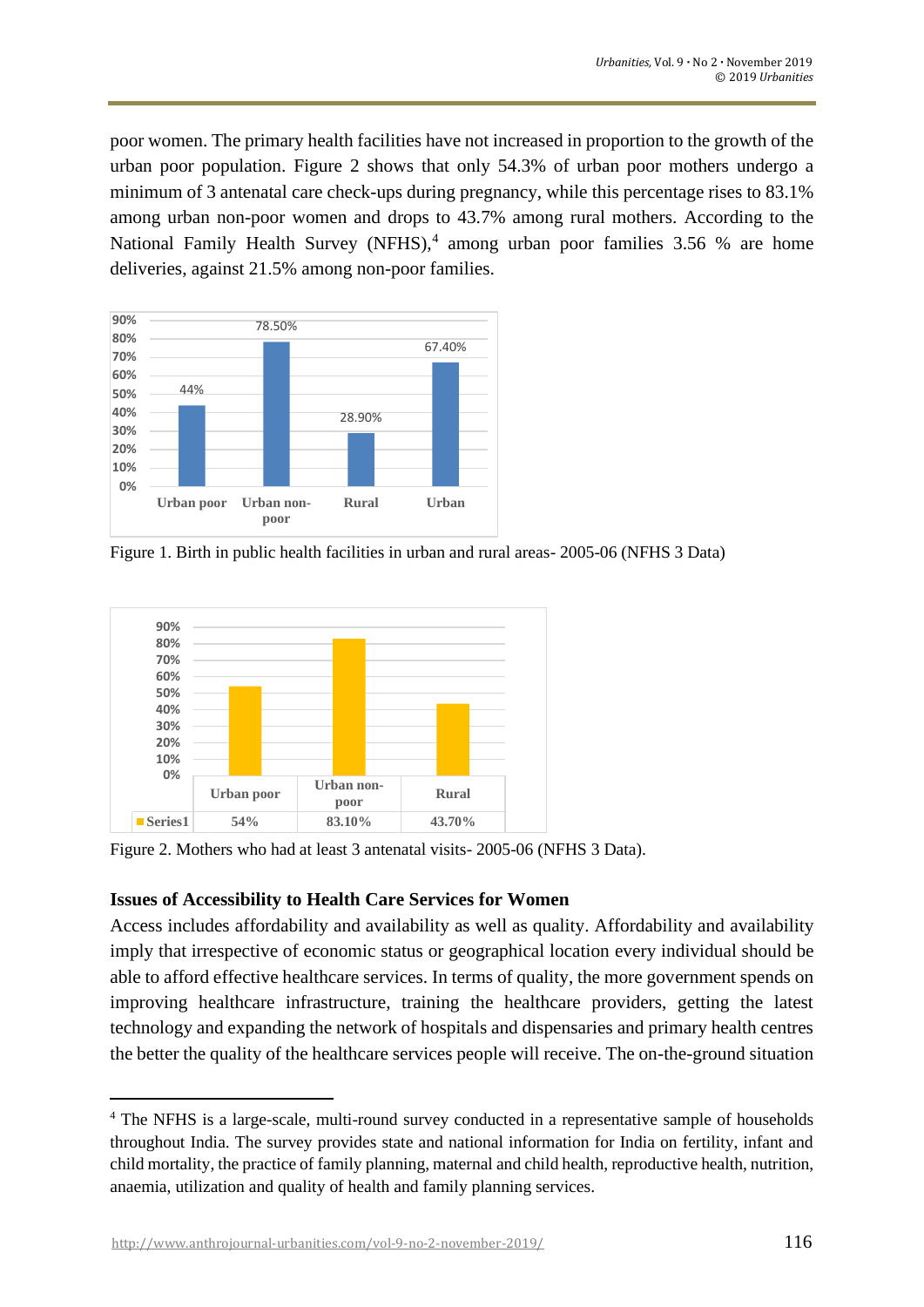is different on all these aspects, as indicated by the National Health Profile (NHP).<sup>5</sup> The data for the year 2017 show that there is only one government allopathic doctor for every 10,189 individuals, one government hospital bed for every 2,046 people and one state-run hospital for every 90,343 people. The study stated that India has a little over 1 million allopathic doctors for 1.3 billion people, just about 10% of whom work in the public health sector.

Many quantitative studies have been published which identify reasons for lack of access to PHCs by slum-dwelling women in India. However, a qualitative approach is needed to understand the attitude, perceptions and thinking processes of women who use PHC facilities. Qualitative research needs to look at how much information women have on the available medical facilities and how they view availability and should look at the issues concerning public medical facilities. Such kind of research can also help us to understand why women make certain choices, how thoughts and ideas vary among different women or how well certain ideas are understood. Qualitative research may follow a quantitative study in order to dig deeper into trends.

Qualitative research is a general term for exploratory methodologies described as ethnographic, naturalistic, anthropological, field or participant observer research. It gives importance to considering variables in their natural setting. The interaction between variables and their analysis is important. The material is collected through open-ended questionnaires that provide direct testimonies (Krase 2018). This is different from quantitative research which attempts to gather data by objective methods to provide information about relations, comparisons and predictions and tends to remove the investigator from the investigation.

Here I present an ethnographic study on slum-dwelling women's access to public health care facilities focusing on their experiences in the primary health care centre. I adopt the investigation method known in anthropology as ethnography (Hammersley and Atkinson 2009) because it provides the most basic form of social investigation that works with several information sources. Given an interest in understanding dynamics among varied urban cultures, social strata and traditions, Pardo and Prato (2018) argue that urban anthropology is more than anthropology *of* the city; significantly, it should be intended as anthropological research carried out *in* urban areas. By ethnographic method, I mean a ground-level research activity carried out for prolonged periods in direct contact with the object of study, followed by the systematisation of the experience in a text format (Caprara and Landim 2008). Based on a long period of onthe-ground, ethnographic research involves the construction of theoretical knowledge alongside data collection (Caprara and Landim 2008). It is, therefore, not only a research method but a process conducted by sensitive reflection, taking into account the field experience itself together with observation and information derived from the people with whom the anthropologist is working (Caprara and Landim 2008). As shown by Pardo and Prato in their recent publication on comparative urban ethnography and theory (2018), field research carried out applying traditional methodology in specific urban areas offers an empirical understanding of the broader

<sup>5</sup> National Health Profile (NHP) is an annual publication of the Central Bureau of Health Intelligence (CBHI). It covers all the major information on Demography, Socio-Economic Status, Disease Morbidity & Mortality, Healthcare Finance, Human Resources in Health and Healthcare Infrastructure.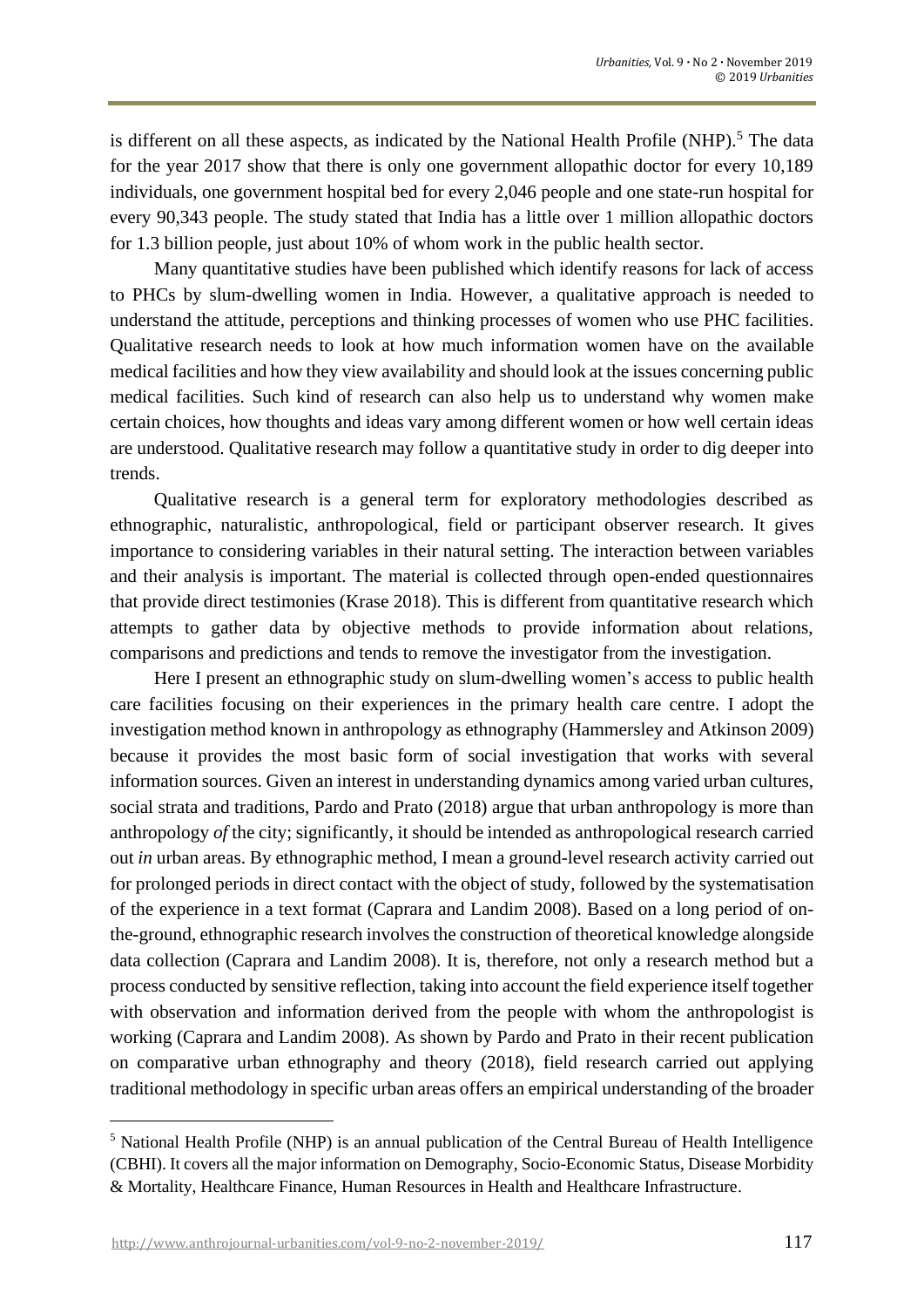context and the attendant sociological connections through the ethnographic study of local people's links to the rest of the city and beyond. Pardo and Prato stress that 'while there is no need to fetishize fieldwork — certainly not as an end — its unique value cannot be overstated' (2018: 2). They demonstrate that ethnographically-based research can produce 'up-to-date readable contributions that avoid abstract generalities while engaging with the analytical complexity of ethnographic evidence' (2018: 2).

Over the last decade, research on health has been accompanied by a growing interest in the use of qualitative methods and the research techniques applied throughout the 20th century in the social sciences and particularly in anthropology. This interest is explained by the importance currently given to national healthcare policies and to the qualitative dimension of the healthcare services offered to citizens. A growing emphasis has therefore been put on research and evaluation instruments focused on the users' perception (Caprara and Landim 2008). Within this theoretical-methodological framework, several scholars have used the ethnographic method to study a variety of themes in the health area, from the functioning of the health system to the evaluation of the quality of healthcare services from the users' perspective (Caprara and Landim 2008).

In pages that follow, I will present results from the ethnographic study that I conducted in June-July 2018 in five slums of Pune, Maharashtra state, India.

## **Why this Study**

In the literature outlined above, the emphasis on lack of use of primary health care facilities in slums is seen as mainly due to socio-economic and cultural factors as well to the location of health care facilities, accessibility and the experiences of women in public medical facilities. All these factors play the deciding role in the use of primary health care facilities. Also, there is a strong tendency to use private health care facilities as compared to government facilities. In Pune, this is evident from the primary survey carried out by Save the Childre's Saving Newborn Lives (SNL) Program in collaboration with the Pune Municipal Corporation (PMC) and the National Health Mission of the Government of Maharashtra in 2016. Thirty-seven percent of women cited the comfort level in government facilities as the main factor for not using them. The discussion that follows will draw on a focused ethnography to understand these issues. I shall address the following research questions:

- 1. How the experiences of women using Public Health Service facilities are deciding factor in utilizing public health care services in the slum area?
- 2. Why women are more inclined towards using private health care facilities as compared to public health care services?
- 3. How accessibility to public health care facilities can be improved in slums using issues that will be identified using current ethnographic study?

I did fieldwork among women living in slums in Pune in order to investigate their experiences in using existing public health care facilities. As I have mentioned, the ethnographic method in health services research has slowly gained recognition although it is argued that it is still underused (Bunce et al. 2014). The ethnographic approach mainly involves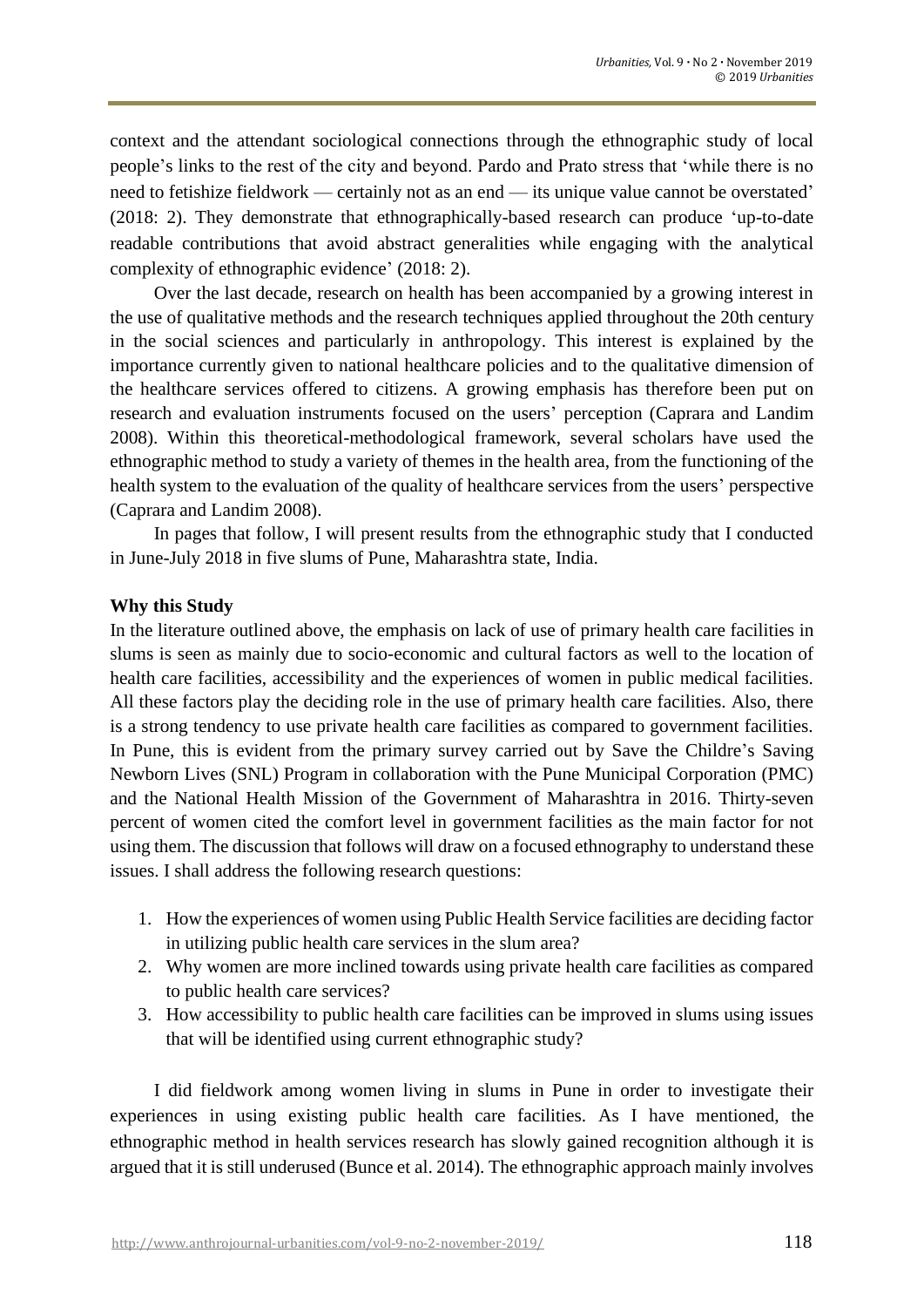interviews, observational fieldwork and document reviews (Savage 2000). The researcher is immersed in a social setting to understand the subjects' behaviour and views on the topic under study. Arguably, there can be multiple and diverse interpretations of the meaning of the empirical observations (Atkinson and Hammersley 1994). In the current study, we have used the focused ethnography (FE) approach, which has a focused field of inquiry. The background of the problem is studied and, based on the literature, a problem-focused research question is formulated before going into the field. This approach involves short term visits in the field and targeted data collection during customised visits to the field in a specific timeframe or during events. The interviews with subjects are normally structured around the study topic (Higginbottom et al. 2013, Knoblauch 2005). While in traditional ethnographic research<sup>6</sup> the researcher does not enter the field with formerly specified questions (Roper and Shapira 2000), in focused ethnography, a researcher with insider or background knowledge of the cultural group will employ intensive methods of data collection and recording, such as video or audiotaping (Higginbottom et al. 2013) to address a specific research question. For the current study, the method of focused ethnography was chosen because it allowed data generation on our predefined topic in the context and cultural landscape of the general practice of poor women's accessing primary health care facilities.

While there have been arguments in the literature about the use of focused ethnography there are very few publications on the conduct of a focused ethnography in health services research. Here, I report on our experience and on the challenges of conducting a team-based FE. Our study explored issues of inaccessibility of primary health care facilities among women living in slums of Pune. I use this study as an example to illustrate the benefits and challenges associated with a team FE approach. The next section will explore the case study area and the issues arising around sampling and the methods of data collection used, including individual interviews, small‐group interviews and semi‐participant observation along with writing field notes.

## **The Case Study — Pune**

Pune is the second-largest city in Maharashtra after Mumbai, with a population of 3.1 million and, according to the Census of India 2011 is the ninth-largest in India. The Pune Region of Maharashtra comprises five districts; Pune is the largest. Pune District accounts for 33% of the total population of the Maharashtra State and has an urbanisation rate of 60.89% (GOI 2010). The population growth rate in the Pune district is 30.34%; that is, twice the state growth rate of 15.99% (Butsh et al. 2017). The data on demography and medical facilities are given in Table 1 below.

<http://www.anthrojournal-urbanities.com/vol-9-no-2-november-2019/> 119

<sup>6</sup> Traditionally ethnography is characterised by in-depth observation of groups of individuals, taking into account the influences of the historical and cultural contexts on social interactions. This process of immersion in the real-world context and detailed analysis enables the researcher to investigate and describe the complexities and cultural nuances of the specific setting and of the phenomenon under investigation (Streubert and Carpenter 2011)*.*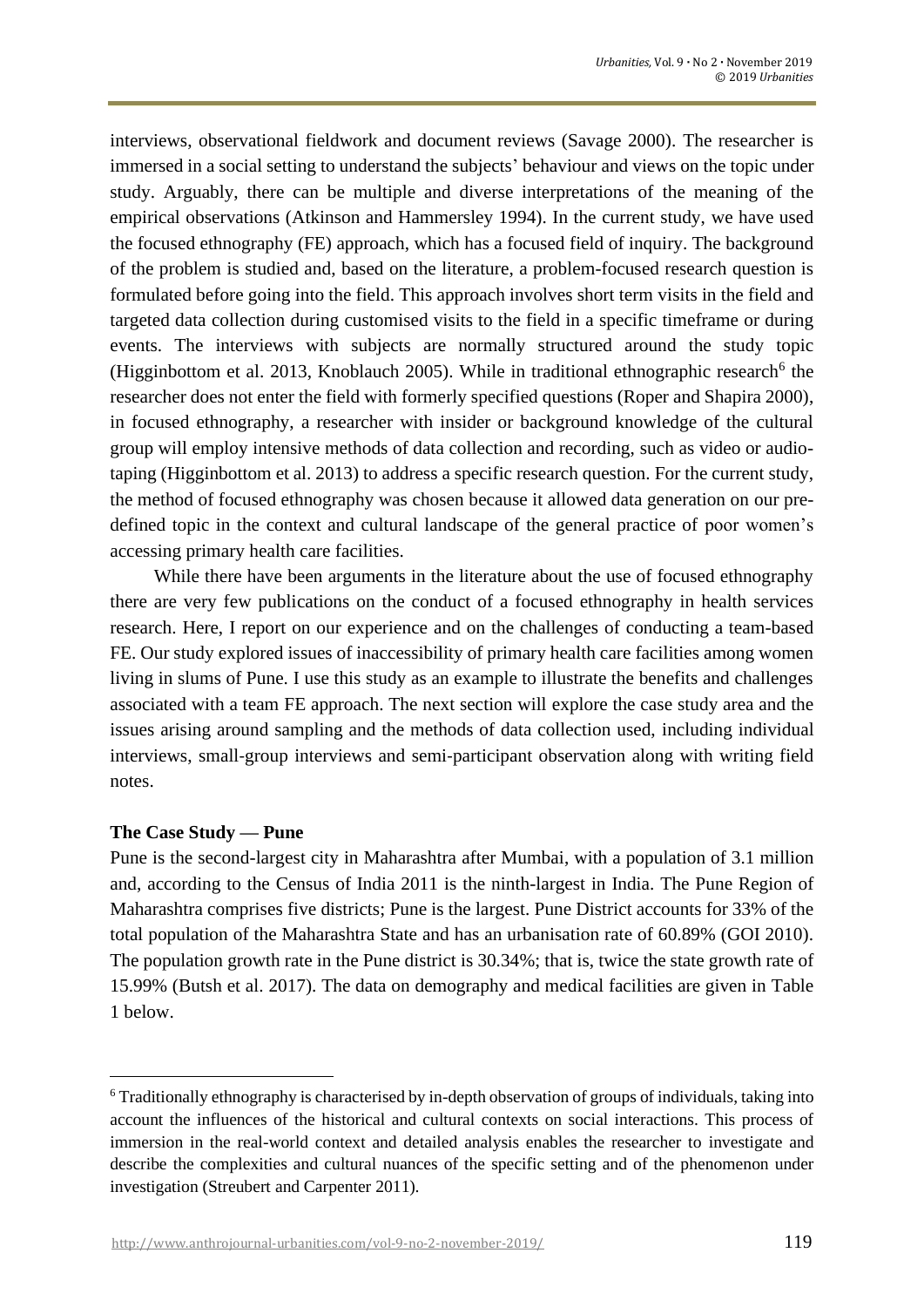| <b>Demography</b> (Census 2011)                          | <b>Medical Units with PMC</b>   |
|----------------------------------------------------------|---------------------------------|
| <b>Population:</b> 3.1 m<br>(9th most populous in India) | 1 General Hospital              |
| <b>Area:</b> 479 km (2nd in Maharashtra)                 | 1 Infections Disease Hospital   |
| <b>Population Density: 6500 per sq km</b>                | 15 Maternity Homes              |
| Sex Ratio: 948                                           | 44 Dispensaries                 |
| Literacy: $89.6\%$                                       | 2 Mobile Dispensary             |
| <b>Slums in Pune</b><br>564 Slums (357 Notified)         | 2 Polyclinics                   |
| <b>Population:</b> 33% of Pune                           | 1 Central Immunisation Centre   |
| <b>Density:</b> 6 times of non-slum area                 | 7 ICDS Projects                 |
| <b>Population Growth Rate: 1.5 times</b><br>of Pune City | 21 Urban Family Welfare Centres |
|                                                          | 531 Regd. Private Facilities    |

Table 1: Demographic and medical facilities data in Pune city.

### **The Situation in the Slums**

This Situation Analysis carried out in 2016 by Save the Children's Saving Newborn Lives (SNL) Program in collaboration with the Pune Municipal Corporation (PMC) and the National Health Mission–Government of Maharashtra presented the accessibility status of primary health care facilities to women and children living in slums of Pune. A total of 601 recently delivered women were selected from 30 slum clusters using a house-to-house survey. Of the 601 women, 43% was primiparous<sup>7</sup>. Pregnancy at a young age was commonly seen with  $25%$ women in the teenage years who have already experienced more than one pregnancy. The majority of the women (57%) had not been visited by any FLW (Front Line Workers) at home in the last 6 months prior to the survey leaving MNH (Maternal and Child Health) care-seeking choices mostly self-driven and conditioned by prevalent socio-behavioural beliefs and preferences (Figure 3; see also Figure 4).



Figure 3. Preferred Site of Care Seeking for Pregnancy and Childbirth Related Conditions.

<sup>&</sup>lt;sup>7</sup> Giving or having given birth for the first time.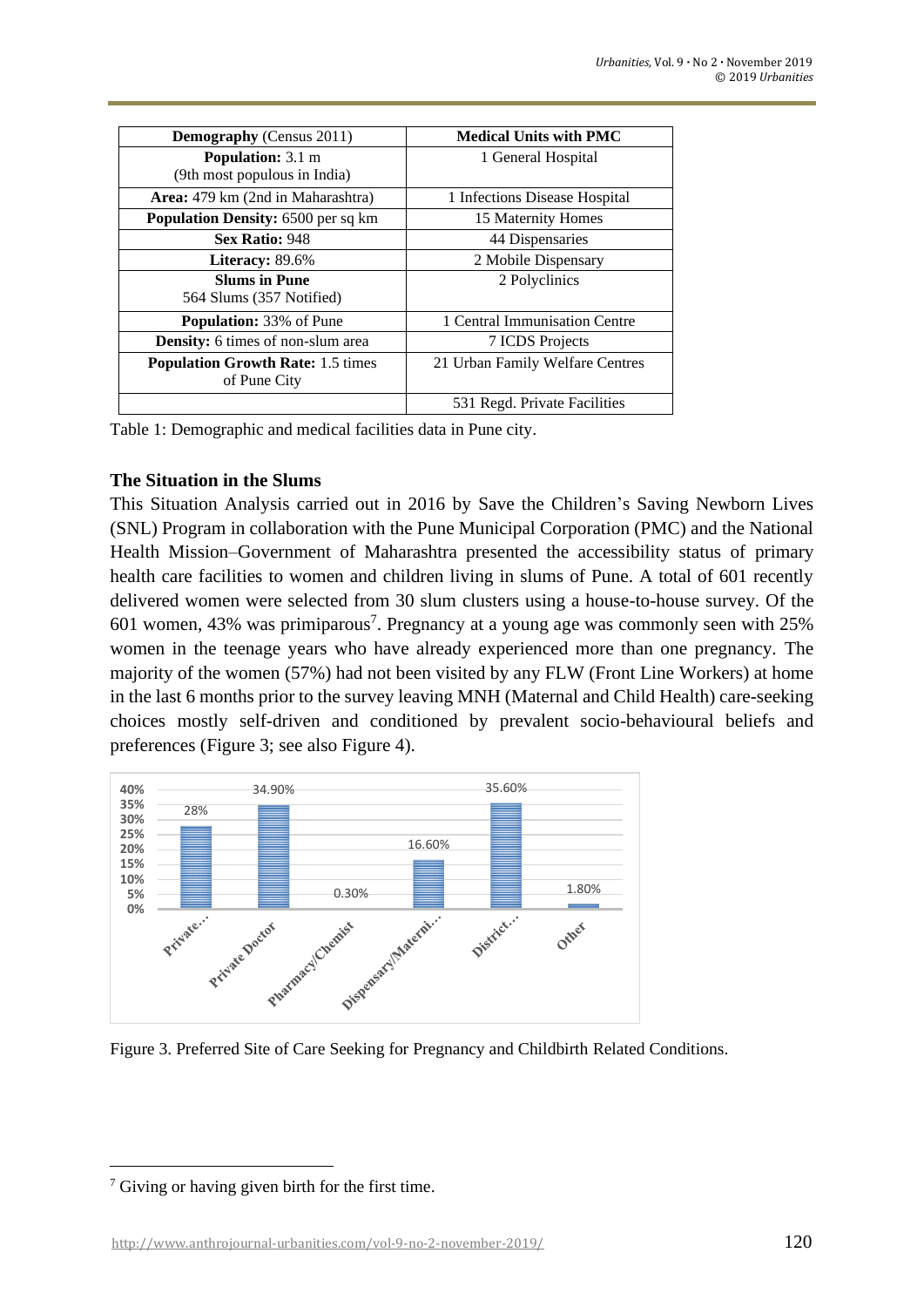#### Public Health Service Delivery and Access<sup>8</sup>

In the surveyed slums, the *Anganwadi* Workers (AWW) 9 provided pregnancy registration services and nutrition counselling for pregnant women. The women in slums were unable to differentiate between AWWs and Auxiliary Nurse Midwives (ANMs). There was minimal outreach by ANMs and Medical Officers (MOs) in the slums. For women, the primary and secondary level public health facilities provided ANC (Ante Natal Care) services but they lacked infrastructure for investigations (for example, ultrasonography, X-rays), C-sections and specialist care (for example, paediatric); these services were available only at the tertiary care facility. Public health facilities had a bad reputation for the unavailability of a regular and comprehensive quality service under one roof, the unfriendliness of staff, almost universal high referral rates, unforeseen out-of-pocket expenses, inconvenience (distance, transport, Out-Patient Department waiting time). Consequently, private facilities were preferred (Figure 4). Among women who reported visiting a private provider, 37% felt more comfortable with private providers while 29% said that they were available at all times (Figure 4).



Figure 4. Tertiary level public health facilities were more preferred by women for health care.

#### **The Ethnographic Study: Methodology and Issues**

In line with the focused-ethnography approach, our data collection began with observations conducted at given times, meaning that the researchers did not fully immerse themselves in the subjects' lives. Observations were performed while living with women in their house and

<sup>8</sup> Source: City Health Plan, Pune 2016-2020. Pune Municipal Corporation (PMC) in collaboration with Save the Children, India prepared City Health Plan Pune (2016-2020) to provide the broad framework ensuring availability, accessibility and affordability of healthcare services that is to be administered by PMC.

<sup>&</sup>lt;sup>9</sup> An *Anganwadi* is the focal point for the delivery of ICDS (The Integrated Child Development Service Scheme). ICDS is one of the initiatives taken up by the Central Government, which provides a package of six services viz., supplementary nutrition, immunization, health check-ups, referral services, nutrition and health education for mothers/pregnant women, nursing mothers and to adolescent girls. An *Anganwadi* normally covers a population of 1000 in both rural and urban areas and 700 in tribal areas. Services at *Anganwadi* centre (AWC) are delivered by an *Anganwadi* Worker (AWW) who is a parttime honorary worker. She is a woman of the same locality, chosen by the people, having educational qualification of middle school or higher.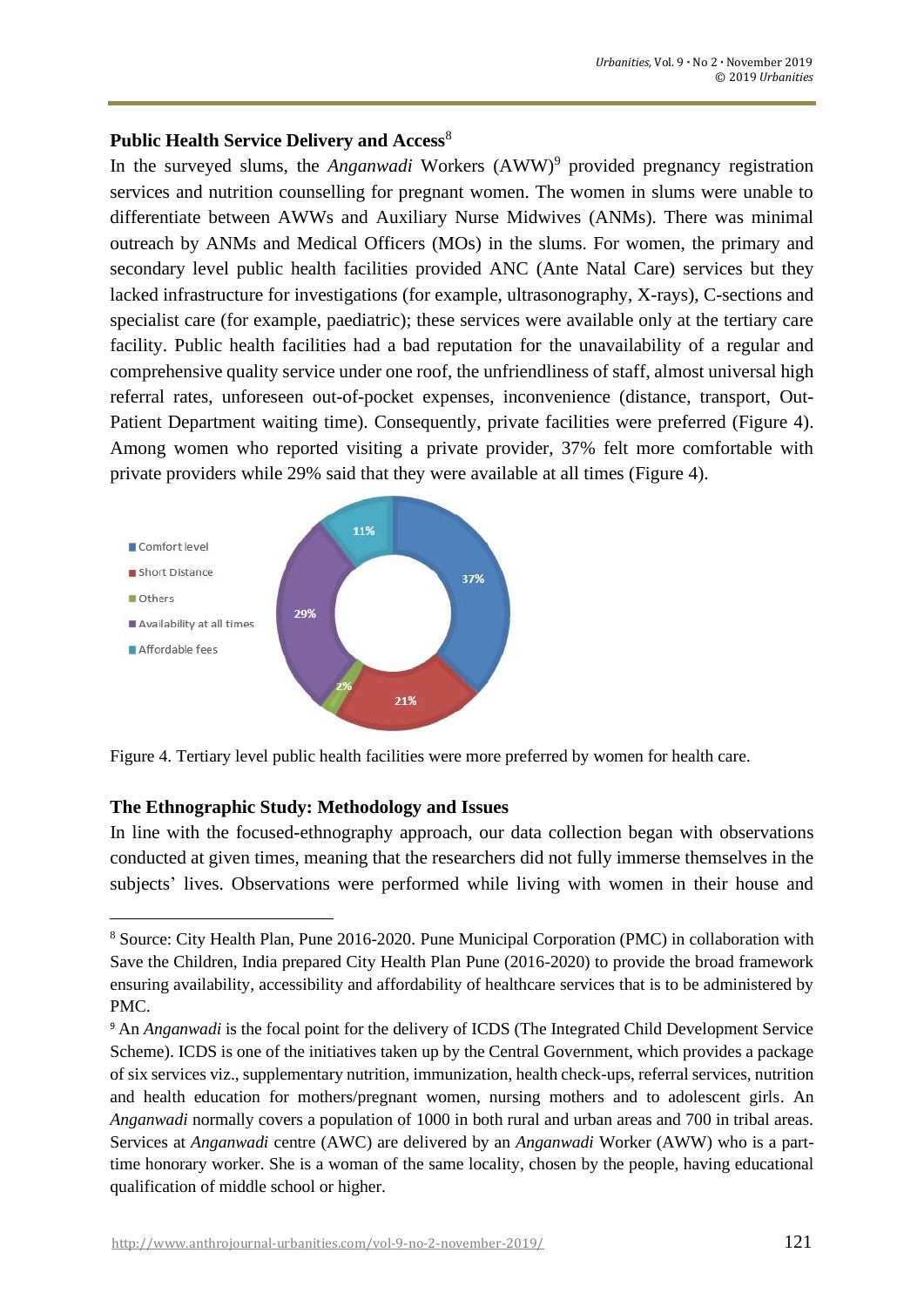accompanying them at public health care facilities. The duration of these observations varied in each case, but the researchers usually followed the woman through her workday and her interactions with nurses and other staff in primary health care; these encounters usually lasted between 10 to 20 min to over an hour (See Table 2 for the frequency of data collection). Observational data were recorded between visits to homes as hand-written field notes, focusing on the ways in which women and primary health care staff related to and dealt with organisational systems. Field notes included information about observations, verbal exchanges and the researcher's understanding and interpretations of events. Throughout, the researcher was discreet and did not interfere when observing the subjects and their interaction with PHC staff. Informal conversations were limited to when participants were on their own, allowing the researcher to compare interpretations of meanings of observed behaviour with participants' understanding.

| <b>Observations</b>                                                   |  |  |
|-----------------------------------------------------------------------|--|--|
| Time range PHC (hours)                                                |  |  |
| Approx. no. of different patients observed, not invited to interviews |  |  |
| <b>Women interviews</b>                                               |  |  |
| Number of women included for interviews                               |  |  |
| Time range of interview duration (minutes)                            |  |  |

Table 2. Frequency of data collection methods.

#

All subjects were observed before starting the interviews. The goal of the semi-structured interviews was to talk about issues that were important to women, while allowing the researcher to ask explanations about specific topics and observed events, and clarification on any doubts. Thus, the interviews provided insights into background meanings, values, concepts and the thought patterns (often shared on a cultural level) behind observed practices and expressed beliefs (Guest et al. 2013).

For this survey a sampling method was adopted in order to identify the slums to be researched and the women living there. We chose slums where we had acquaintances. In most cases, there was no objection to us conducting a primary survey but slums dwellers were uncomfortable about us carrying out ethnographic research (more on this in the next section). When we started the survey, the target population was 20 women but had to revise this in view of this resistance.

We conducted this survey in the 5 slums of Pune. The interview guidelines were developed specifically for the women. Some of the topics discussed in the interviews were particularly relevant to the present article, including women's experiences of doctor-patient interactions, everyday home care practices, priorities and time management. Semi-structured interviews allow for flexibility to explore emerging topics (Guest et al. 2013) and, as the focus of this discussion arose from observations done while collecting data for the previously published study, many of the questions asked revolved around observed practices of subjects to uncover, as I have mentioned, the meanings behind the practices. The interviewees were encouraged to talk about situations that they had experienced and that stood out in a positive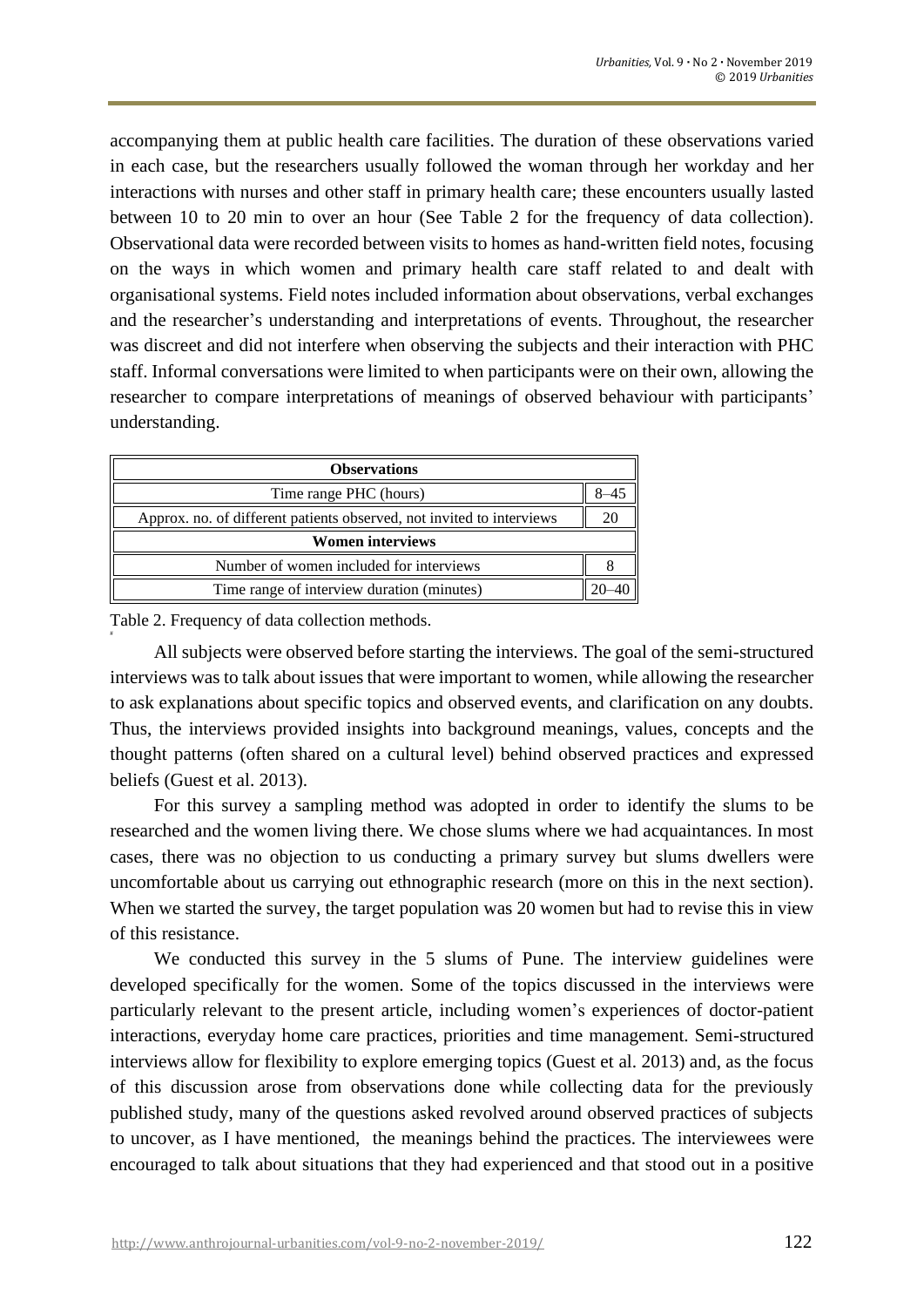and negative sense. Meeting the respondents' preferences, interviews were performed in their homes. They lasted 30-60 minutes and were videotaped and transcribed word for word by the researcher.

### **The Interviews**

During the survey, we noticed that some women were outspoken when discussing issues of proper access to primary health care services, while others were reluctant to talk about these issues as they were not clear about how we would use the interviews. Dandekar Vasti was the first slum that we surveyed. This is an old slum located in Navi Peth area of Pune (Ward number 29). My first interviewee was Sushma who has lived Dandekar Vasti for the last 14 years as a homemaker. She has two daughters and her husband is a rickshaw driver. I first met her during my visit in May 2018, when I conducted a primary survey for a quantitative analysis. In June 2019, I approached her again for the ethnographic survey. For this survey, I enquired about her health problems and asked where she was getting medical treatment. I found that she had menstrual problems for which she saw doctors regularly. On 4th June, I visited her again and carried out observation from morning to noon, noticing that she was unable to perform her daily chores properly due to stomach ache and discomfort. When I asked if she was taking medication, she said that she was on home remedies like unripe papaya and ginger. At noon she decided to visit a PHC facility, which was located approximately 2 Kilometres from her house. Having obtained her permission, I went along. We hired an auto-rickshaw, which charged 30 Rupees (Rs) to take us to the PHC. We reached PHC in 15 minutes, to find long queue of people waiting to see a doctor. Before meeting the doctor, every patient was required to make a case paper to be shown later to the doctor; the case paper cost 10 Rs. It took Sushma 10 minutes to get her case paper and then she had to wait her turn to be visited. After 45 minutes to 1 hr, she was allowed to see the doctor. She went in alone and within 3-4 minutes came out with a prescription. In this PHC the medicines are free, so all Sushma had to do was to show the prescription to chemist. We went back to her home again by auto-rickshaw, which also cost her 30 Rs. Once at home I asked her a few questions about on her experiences in PHC. She said:

'There was a long queue with no proper arrangements for handling patients. The doctor had no extra chair where a patient could sit. She asked questions about my problems while I was standing. She did not touch me or examine me properly. The interaction lasted only a few minutes and she prescribed the medicines. The PHC is open from 10am to 1pm and then from 2pm to 5 pm. Women who work have difficulty in using this facility compared to women who are homemakers. The behaviour of the PHC staff was average. I am not satisfied with treatments provided in PHC. The interaction with the doctor in private care facilities is very different. There, the doctor has a proper chair where patients can sit there are proper beds where doctors examine patients properly.'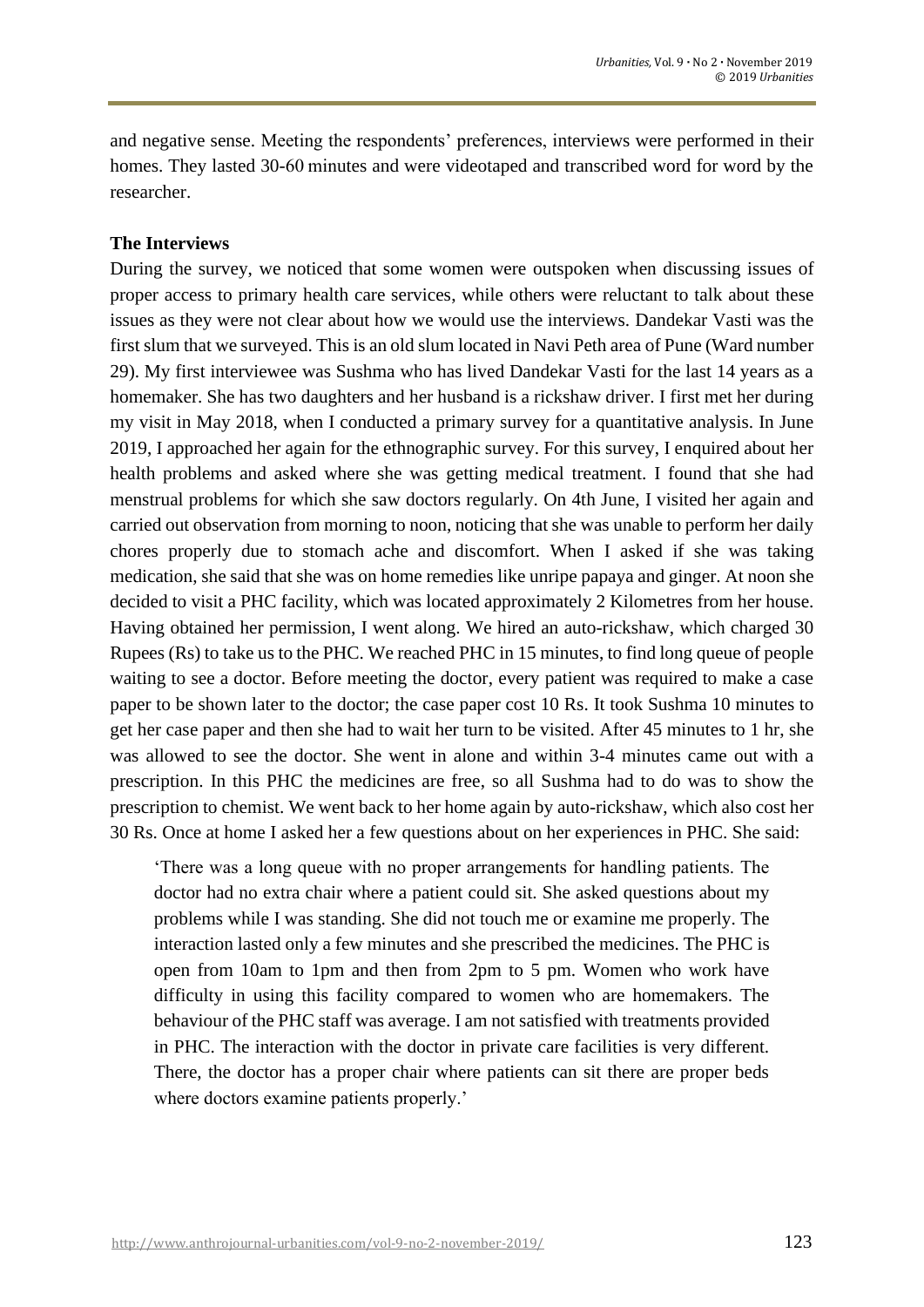In Pune, around 41% of slums are covered by Primary Health Care (PHC) within a range of 500m; still, only 9% of women are using the local PHC.<sup>10</sup> Most of the women surveyed for our ethnographic research have raised issues similar to Sushma's. Kamal is an *Anganwadi* worker who has lived in the Gurudutt Vasti slum (Ward number 29) for the last 30 years. Having enquired about her health problems and where she was getting her medical treatment, I found that she had had diarrhoea for the last two days and expected to see a doctor soon. After obtaining her permission, I accompanied her to the PHC when she next went there. Initially, she was hesitant to let me go with her because she was an *Anganwadi* worker and was concerned that the interview could to be used to criticise government facilities. I assured her that the sole purpose of this interview was to understand the issues, not to criticise anyone.



Map 1. Coverage of PHC in Pune city (Source: Secondary Survey conducted for PhD study in PMC (Pune Municipal Corporation) office in the month of May 2018.

On 6th June I visited her again from morning to noon and noticed that while working as an *Anganwad*i worker she was unable to concentrate fully on her work due to stomach cramps

<sup>&</sup>lt;sup>10</sup> These data are from a Primary Survey done as part of a doctoral study in May 2018. At that time, 80 slums were selected from Pune to assess the accessibility of PHC (Primary Health Care) facility to women. The results indicated that only 9% of total sample of 600 women out of 80 slums were using PHC facility.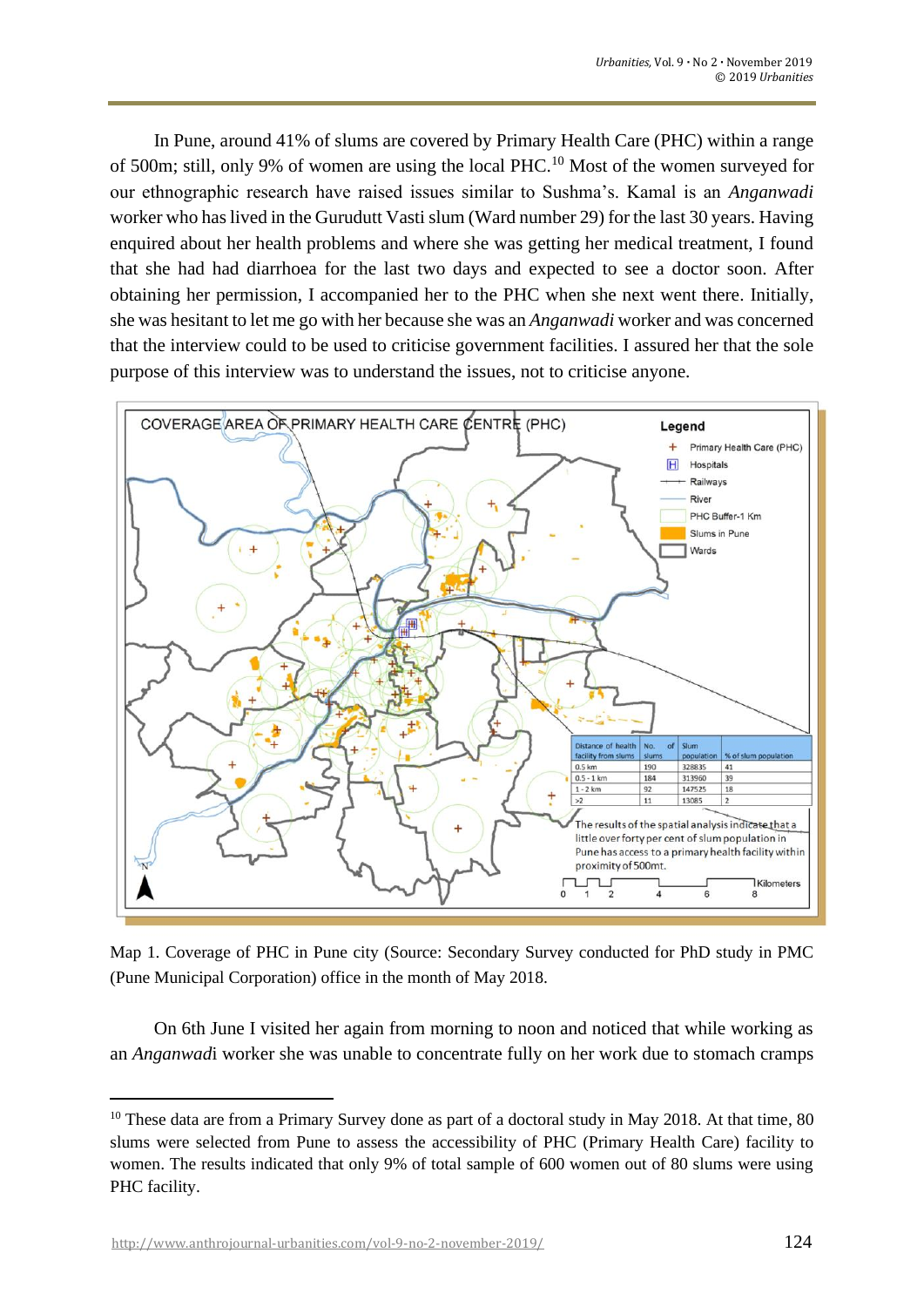and weakness. At noon we decided to visit PHC facility which was approximately 0.5 Kilometres from her house. We hired an auto-rickshaw for 20 Rs and reached the PHC in 10 minutes. There, she experienced the same kind of long wait as Sushma to see a doctor for 3 or 4 minutes, obtain a prescription and get free medicines. She, too, needed to make a case paper costing 10 Rs before meeting the doctor. We went back to her home by auto-rickshaw, which again cost 20 Rs. Once there, I asked her to comment on her experience in the PHC. She said:

'Anandbai Gadgil is the medical facility that I visited. This is a government facility. Usually, I also go private. In a government facility, we have to wait in lines before meeting the doctor. In a government facility, doctors don't examine patients properly as compared to the private clinic but medicines are as good and fees are less. On some days the waiting time is 1 hr. There were no X-ray and Sonography facilities. Given a chance I would prefer a private facility as compared to a government facility.'

So, Kamal, too, is not satisfied with government facilities. She was also concerned with the check-up provided by doctors and facilities in the government centre. Most women living in the slum are comfortable taking home remedies before consulting doctors for treatment. Like Sushma, Kamla was also taking some home remedies before visiting a PHC.

Manisha, a resident of DandekarVasti slum has the same story to tell. She suffered from arthritis and had difficulty walking. She was using an oil prescribed by her neighbour, which for the last week had on her knees and hands. On 8th June we persuaded her to visit the medical facility near her place. She was prescribed medicines, which she obtained free of charge from the chemist at the PHC. Back at home. I asked her comments. She said:

'The facilities in the government centre are good but there are long queues and waiting hours. The waiting time in the private facility is quite less. In a government hospital, we only have to pay 10 Rs as a fee and medicines are free. In a private hospital, the expense goes up to 500 Rs. In case of hospitalisation, we use a government facility but for OPD we prefer private facilities.'

While the PHCs are normally used for OPD (Outpatient Department), women are mostly dependent on government-run hospitals for their deliveries but their experiences are not good. Namita's husband and father-in-law living in the Shankarmath slum, Hadapsar-Pune, borrowed money and she delivered her baby boy in the relative comfort of a private health clinic which charged her 6,000 Rs. While Namita's delivery was normal and her family was able to repay the debt, her neighbour Parvati's case took an unfortunate turn. She had a complex pregnancy and was admitted to the government-run hospital. Not only was she scared by the hospital staff's rude behaviour, but was also disturbed by the deaths of a mother and her new-born baby that she witnessed in the nearby room. She recalled,

'I was very scared listening to the cries of all the women in the ward in the process of labour pain and listening to nurses talking to them so rudely. The woman with whom I was sharing my room had just delivered a baby girl — both the woman and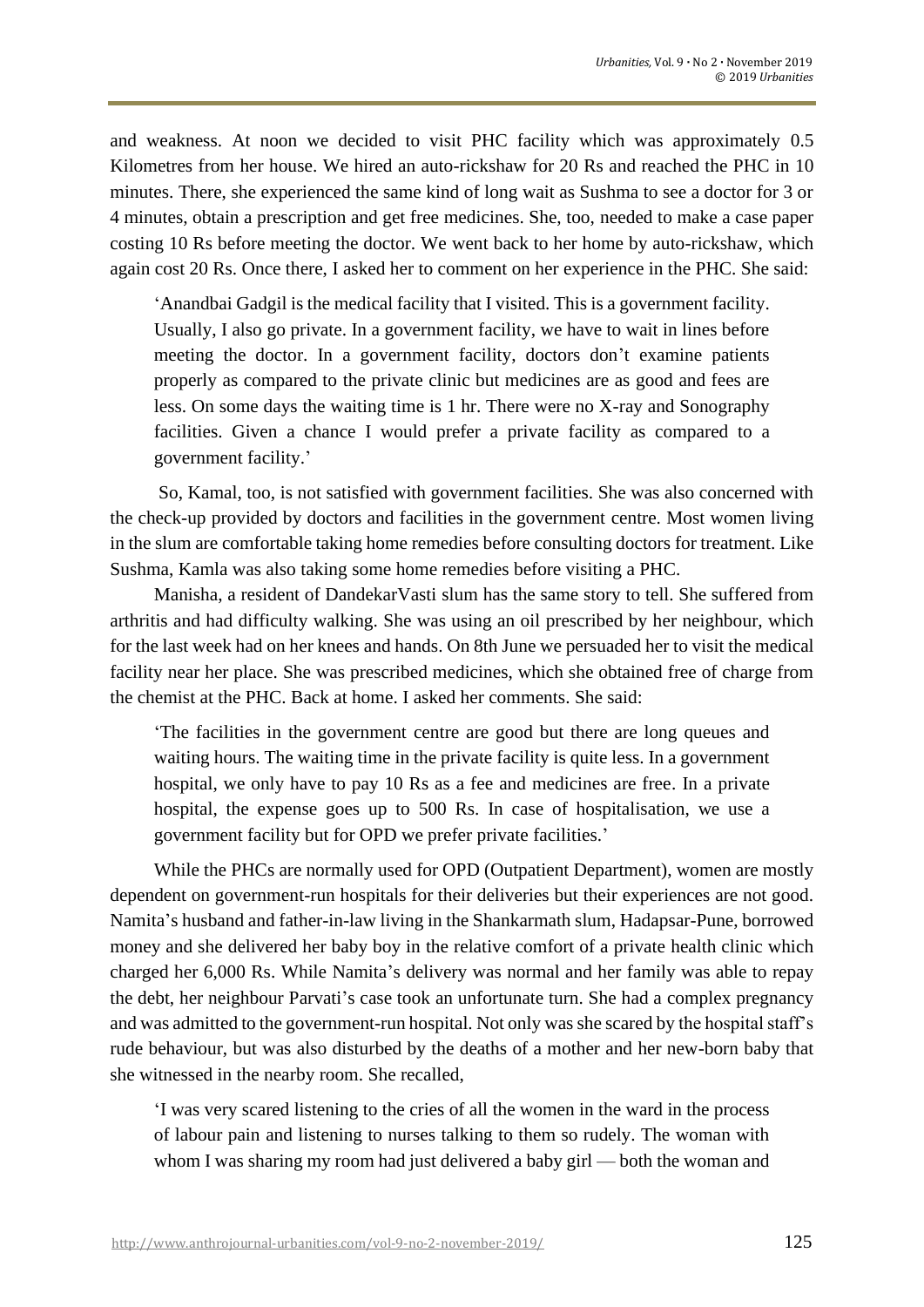the child died before my eyes. My head started spinning after this and I told my husband that I could not stand being there. So, we just walked out of the hospital.'

Her husband, who runs a *paav-bhaji* (Indian bread snack) stall to earn a living, took Parvati to a private hospital where her baby was delivered through a Caesarean section. But it entailed a four-day stay in hospital and a debt of 35,000 Rs.

While some families borrow money to pay for private health care, others opt for home births. According to Kalyani, an *Anganwad*i worker based in the Jehangir Nagar slum, Hadapsar Pune, sending patients to the hospital is sometimes counterproductive. 'It is so difficult to convince women to go to hospitals for their check-ups and many are so discouraged by their experiences in these facilities that they end up delivering at home'.

According to a large number of *Anganwadi* workers to whom we have spoken, rude behaviour and physical abuse are major factors that deter women from seeking institutional deliveries.

Kamla, an *Anganwadi* worker, narrates an incident that happened when she took a patient to the hospital for her first delivery, 'When I went to see her on the occasion of her second pregnancy, she firmly refused to go to the hospital, saying that she was treated extremely badly on the earlier occasion and had decided to opt for a home delivery'. According to Kamla, women refuse to go to government hospital because the behaviour of doctors is consistently bad in all government facilities. She says, 'They speak to their patients in such an abusive way, sometimes hit them and turn them away even when the patient is in labour'.

Deliveries in institutional facilities have been regarded as an answer to address India's high levels of infant and maternal mortality but, unless something is done to make the experience a happier one for ordinary women, nothing will change. The whole system is designed to lure women into institutional delivery but it is not equipped for it, thus creating barriers to the programme.

## **Challenges in Conducting Ethnography**

As an ethnographer, it was challenging to conduct this kind of research in the slums. Out of all the total 80 slums that were surveyed for quantitative analysis, the women of 8 slums allowed us to conduct our ethnographic study. For this study, I and one of my students decided to stay with these women the whole day and decided to understand more about the problem and issues they are currently having concerning accessing health care services.

The primary requirement of the ethnography survey is gaining the trust and confidence (Prato and Pardo 2013: 96) of the women who are willing to be interviewed. These women have been living in these slums for many years and have been using the primary health care facilities. When we first met for the survey, they were apprehensive about our study and motives. We were not invited to survey or even talk to them because many times agencies come, ask questions, assess the facilities and if they spot problems they use them for their ulterior motives. It took us a long time to make local women accept our study and reassure them that we would not use their remarks without their consent.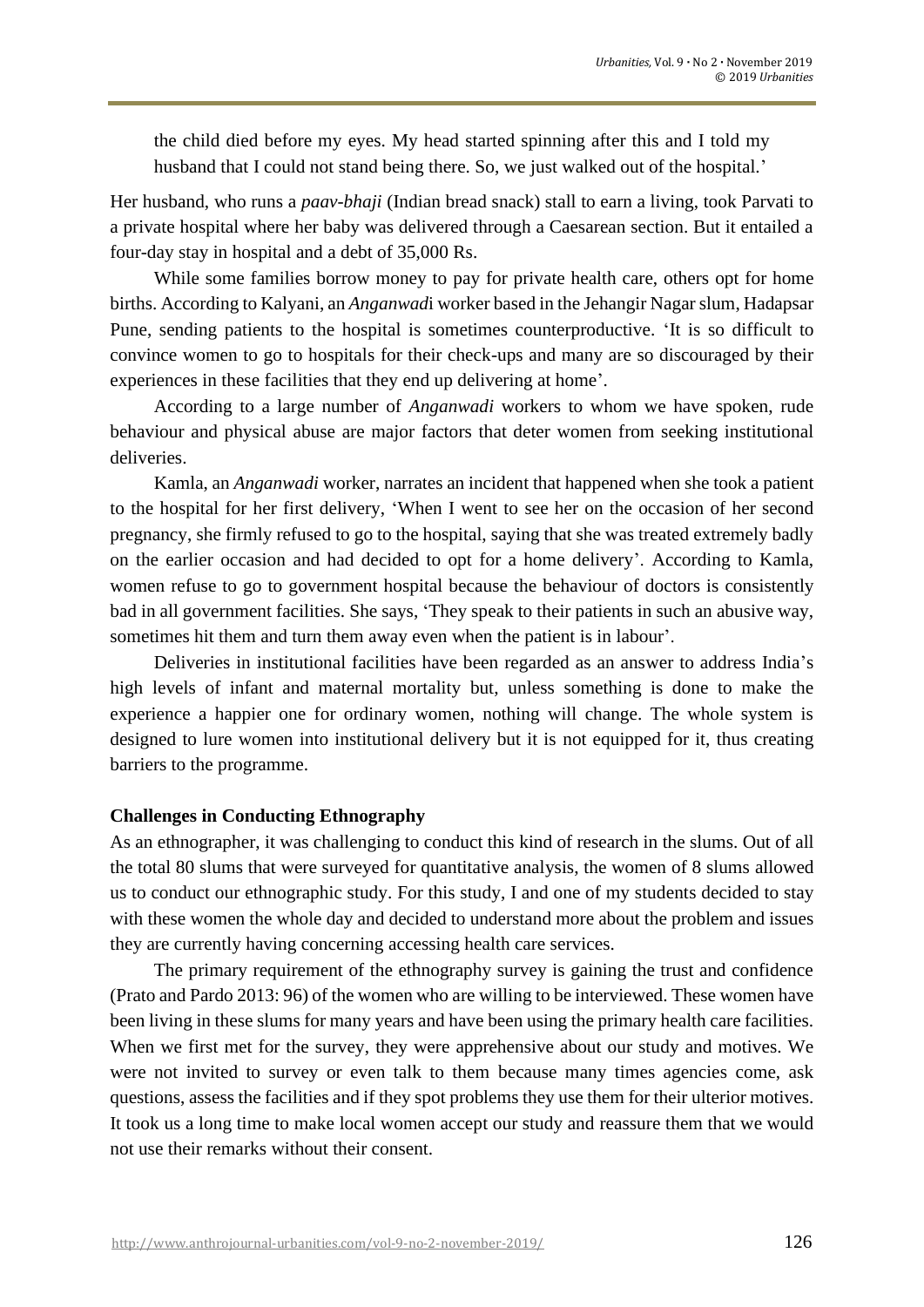Along with the women whom we considered for our ethnography, other slum dwellers were continuously asking questions concerning our project and the place we come from. Being an outsider, it was difficult for me to handle people as their questions were in the Marathi language (the local language in the study area) and I was no so well-versed in this language but this problem was solved as most of the time my student helped me to understanding people's concerns.

### **Discussion**

Health is a fundamental right, and it is the right of patients to receive respectful and dignified treatment and the services they need. Unfortunately, a majority of the people in developing countries, particularly the urban poor, cannot use health services. In India, the primary health care services are greatly underutilised because they offer a low-quality treatment and are marred by lack of responsibility and proper management, and by insufficient resources. It is also apparent that private hospitals are successful at providing better healthcare facilities and contributing to lessen pressure on public hospitals. Private medical facilities are characterised by a clean and healthy environment, sterilised equipment, efficient handling of patient grievances, availability of medical tests and pharmacy facilities located in the hospital, the polite attitude of doctors, nurses and supporting staff. However, although urban slum dwellers are well motivated to use private medical facilities, the high cost often forces them to resort to public medical facilities. The ethnographic study conducted in selected Pune slums has brought out these problems and the discomfort among women who use the public medical facilities. Free medicine was for them only encouraging factor when using these facilities.

While conducting ethnographic research, I observed understaffed medical facilities with obsolete tools, limited beds and lack of proper infrastructure. Moreover, many women complained about the repeated use of surgical equipment and syringes on several patients with unsatisfactory sterilisation, thus raising the risk of spreading infections and diseases. We often noted absenteeism among hospital staff such as sweepers, health technicians, nurses and even physicians. There is also a rising concern that patients in public hospitals, especially in the tertiary care facilities, are often treated by junior doctors, who are not yet well-experienced in the field.

In outpatient departments and emergency wards, we observed patients being advised, on occasion, to seek admission to private wards. Patients waiting their turn to get a bed were seated two to three on a single bed. Also, we noticed doctors in public hospitals spending very little time visiting. In short, in government hospitals, the doctors, nurses and supporting staff are not providing sufficient individual care to patients. Lack of staff interest in duty, absenteeism, inclination to work in private clinics, lack of feedback and accountability are the key factors that lead to patients' dissatisfaction with public hospitals.

## **Conclusions**

As we have seen, the interviews show that women living in the slum areas of Pune have primary health care facilities that are spatially accessible to them. However, our findings tallied with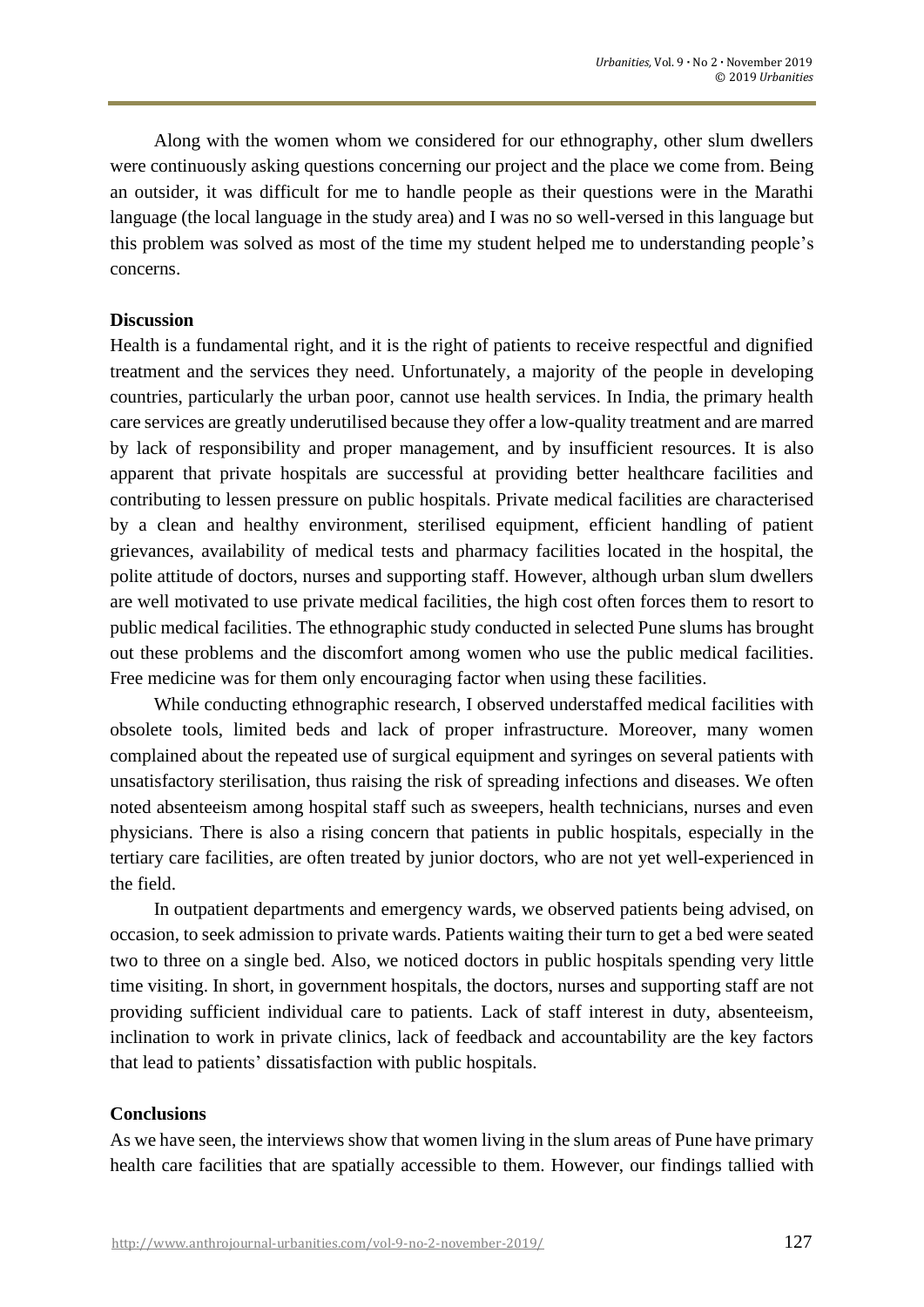those of the primary survey conducted in May 2018 among approximately 600 women living in Pune slums, which showed that, despite better spatial accessibility to PHCs, only 9% of the surveyed women were using a PHC facility. The rest were dependent on private hospitals or clinics for their medical treatments. The ethnography brought out clearly that there are no obvious socio-economic reasons that are make public health care facilities non-accessible to women. The reasons in favour of private facilities given by the women whom we met included behaviour of the administrative and nursing staff and doctors; long waiting times and the opening times of the PHC. The doctors stationed in PHC spend little time discussing medical issues with women in OPD, they do not examine patients properly and prescribe medicines just looking at the patients once they have described their symptoms. In many PHCs that I visited there were no chairs for patients in OPD, women discussed their medical issues with doctors while standing and in many cases within 2 minutes doctors prescribed medicines and moved on to the next patient. As such incidents make women believe that their treatment is not done properly, they turn to private medical facilities for treatment. There, the cost of treatment is high but women feel satisfied as doctors listen to them, examine them properly and give them proper treatment. Moreover, while conducting an ethnographic survey, I found that many women who live in slums work as housemaids, or do private jobs. The PHCs are open is between 10 am and 1 pm and between 2pm and 5 pm, which does not suit working women.

The bad behaviour of those who staff government facilities is a common problem across the country. It is important to note that, as many reports point out, government facilities are understaffed and the personnel work under difficult conditions; not only they are not trained adequately, but are also overburdened and work long hours without proper support; there is clearly a need for a better working environment. It is equally important to stress that there is a need to sensitise doctors and other staff to behave better when giving treatment; they should be properly trained before they start working in a PHC. On the basis of my ethnographic experience, I believe that if these conditions were satisfied the accessibility to government PHC services would surely increase.

#### **References**

- Atkinson, P. and Hammersley, M. 1994. Ethnography and participant observation. In N. K. Denzin and Y. S. Lincoln (eds), *Handbook of qualitative research*. Thousand Oaks, CA: Sage.
- Bunce, A., Gold, R., Davis, J., McMullen, C., Jaworski, V., Mercer, M. and Nelson, C. 2014. Ethnographic process evaluation in primary care: explaining the complexity of implementation. *BMC Health Services Research*, 14 (1); available at: [https://www.ncbi.nlm.nih.gov/pmc/articles/PMC4265455/.](https://www.ncbi.nlm.nih.gov/pmc/articles/PMC4265455/)
- Caprara, A. and Landim, L. 2008. Ethnography: use, potentialities and limits in health research. *Interface (Botucatu)*, 4. Available at: http://socialsciences.scielo.org/scielo.php?script=sci\_arttext&pid=S1414- 32832008000100010 [Accessed 28 Jun. 2019] .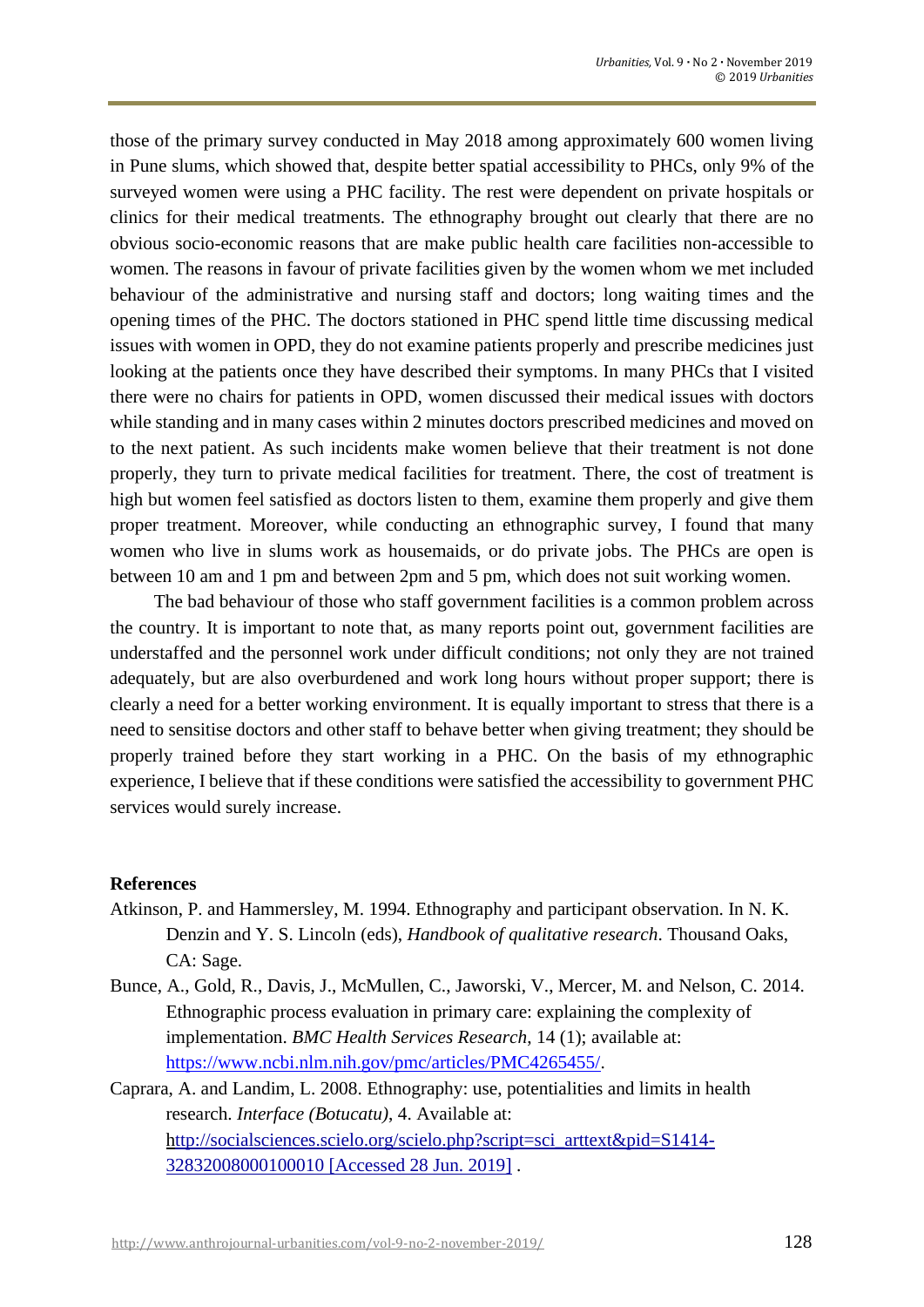- Chandrasekhar, S. and Sharma, A. 2015. Urbanization and Spatial Patterns of Internal Migration in India. *Spatial Demography*, 3 (2): 63-89. Available at: http://www.igidr.ac.in/pdf/publication/WP-2014-016.pdf [Accessed 3 June 2019].
- Guest, G., Namey, E., and Mitchell, M. 2013. *Collecting qualitative data: a field manual for applied research*, SAGE Publications, Ltd, 55 City Road, London, doi: 10.4135/9781506374680; Accessed 3 July 2019.
- Higginbottom, G., Pillay, J. and Boadu, N. 2013. *Guidance on Performing Focused Ethnographies with an Emphasis on Healthcare Research*. Nova South Eastern University. Available at: https://nsuworks.nova.edu/cgi/viewcontent.cgi?article=1550&context=tqr; Accessed 28 Jun. 2019.
- Hammersley, M. and Atkinson, P. 2009. *Etnografía*. Barcelona: Paidós Ibérica.
- Hazarika, I. 2010. Women's Reproductive Health in Slum Populations in India: Evidence From NFHS-3. *Journal of Urban Health*, 87 (2): 264-277. Available at: https://www.ncbi.nlm.nih.gov/pmc/articles/PMC2845837/; Accessed 5 June 2019.
- Krase, J. 2018. The Multitude of Approaches to Urban Ethnography: Blessing or Curse?. In I. Pardo and G. B. Prato (eds), *The Palgrave Handbook on Urban Ethnography*. New York: Palgrave-Macmillan.
- Knoblauch, H. 2005. Focused Ethnography [30 paragraphs]. Forum Qualitative Sozialforschung/Forum: *Qualitative Social Research*, 6 (3) Art. 44, [http://nbn](http://nbn-/)resolving.de/urn:nbn:de:0114-fqs0503440.
- Madhiwalla, N. 2007. Healthcare in Urban Slums in India. *The National Medical Journal of India*, 2(3): 113-114. Available at: [http://archive.nmji.in/archives/Volume\\_20\\_3\\_May\\_June/editorial/Editorial\\_2.pdf;](http://archive.nmji.in/archives/Volume_20_3_May_June/editorial/Editorial_2.pdf) Accessed 21 June 2019.
- Ministry of Health & Family Welfare (MoHFW). 2013. *National urban health missionframework for implementation*. New Delhi: Government of India.
- Ministry of Health and Family Welfare, Government of India -MoHFW. 2006. *National Family Health Survey (NFHS-3), Volume 1*. Mumbai: International Institute for Population Sciences Deonar.
- Mukherji, S. 2001. Low quality migration in India: the phenomena of distressed migration and acute urban decay. In: *24th IUSSP Conference*. Session 80: Internal migration – Social process and National patterns. Available at:

http://archive.iussp.org/Brazil2001/s80/S80\_04\_Mukherji.pdf; Accessed 25 June 2019.

- Office of the Registrar General & Census Commissioner, India-ORGI. 2013. *Primary Census Abstract for Slum*. New Delhi: Census of India 2011.
- Pardo, I. and Prato, G. B. 2018. Introduction: Urban Ethnography Matters Analytical Strength, Theoretical Value and Significance to Society. In I. Pardo and G. B. Prato (eds), *The Palgrave Handbook on Urban Ethnography*. New York: Palgrave-Macmillan.
- Prato, G. B. and Pardo, I. 2013. Urban Anthropology. *Urbanities–Journal of Urban Ethnography*, 3 (2): 80-110.